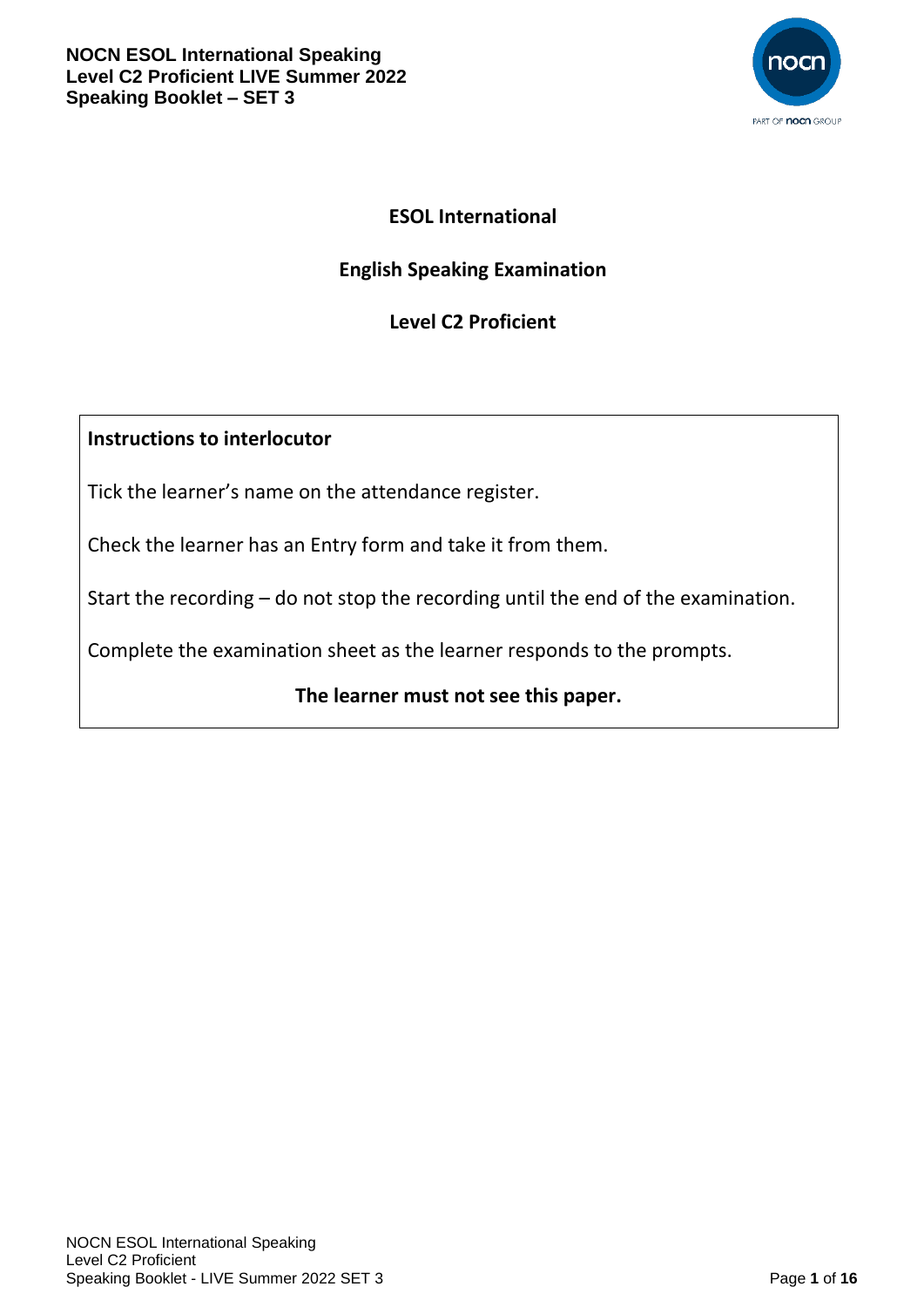#### **NOCN ESOL International Speaking Level C2 Proficient LIVE Summer 2022 Speaking Booklet – SET 3**



#### *Interlocutor:*

**My name is……………… and this is the NOCN Speaking Examination at Proficient Level C2. Today is …………….. (date).**

**The learner's name is ……………………. Please state your name for the recording ………………….(learner speaks name).**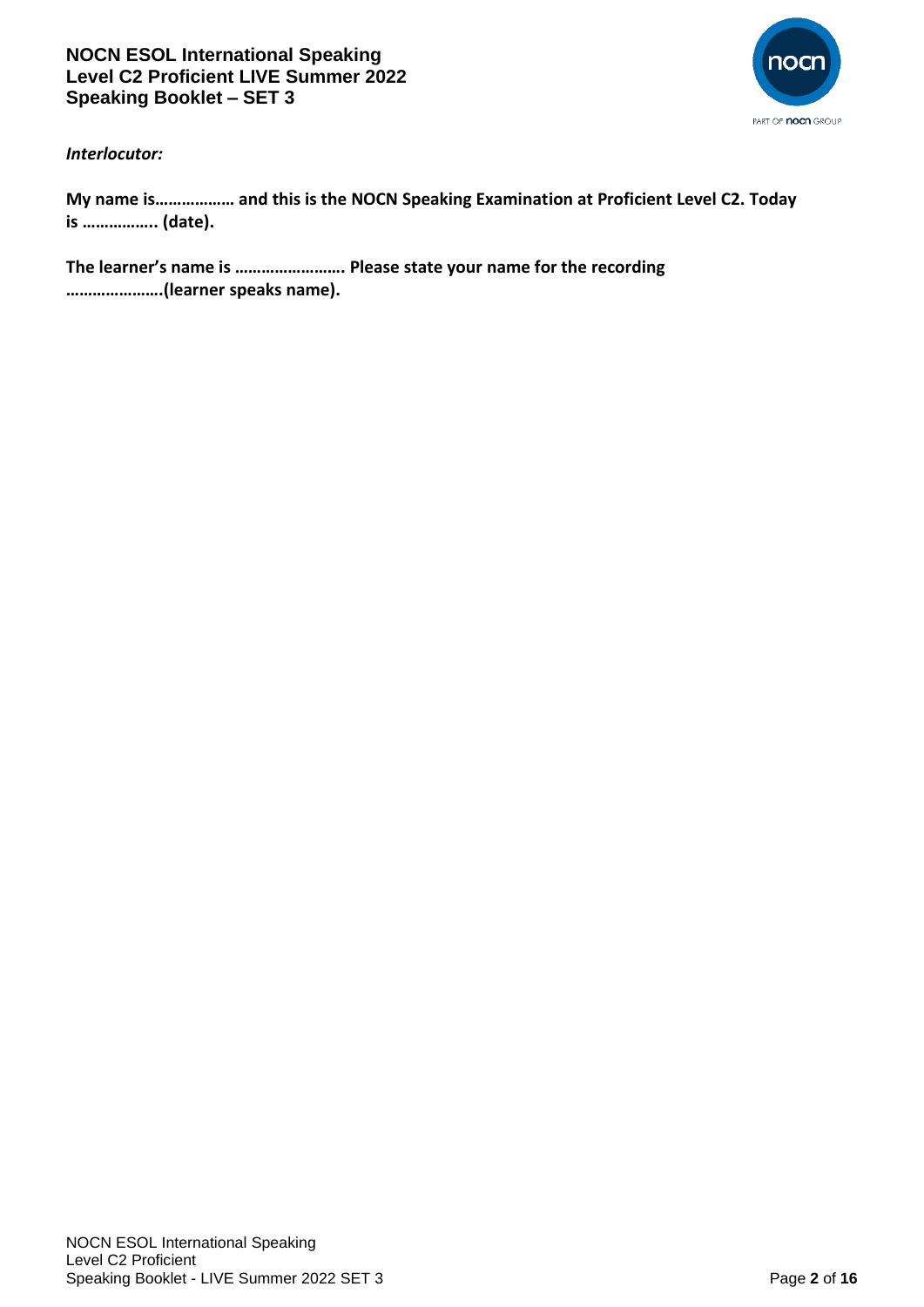

## **This is Part 1 of the Speaking Examination. (Approximately 3.5 minutes)**

*(Additional questions may be asked to prompt deeper responses)*

#### **I am now going to ask you some questions.**

- **1.** Are you good at organising yourself and your time? Explain why/why not.
- **2.** Tell me three ways that your neighbourhood or local town could be improved. Explain.
- **3.** Many people download music onto their phones. In your opinion, should music be free, or should we pay for it? Explain why/why not?
- **4.** Tell me three things you need to think about before looking for a job. Explain why.
- **5.** If you had the opportunity to work for a charity, which charity would you choose, and why?

#### **Additional prompts allowed:**

*In Part 1, the interlocutor may ask additional questions to probe e.g. to extend the learner's answer if they have just given very short answers. The questions may be rephrased slightly to ensure that in questions where there are two parts, the learner responds fully.* 

*The interlocutor may also give an example if it is clear that the learner is struggling to think of ideas. For example, in question 1, the interlocutor may prompt by asking the learner if they are good at organising their daily lives. Do they plan their studies and homework? Interlocutors should be aiming to guide the learner towards language structures expected at this level.*

#### **Thank the learner.**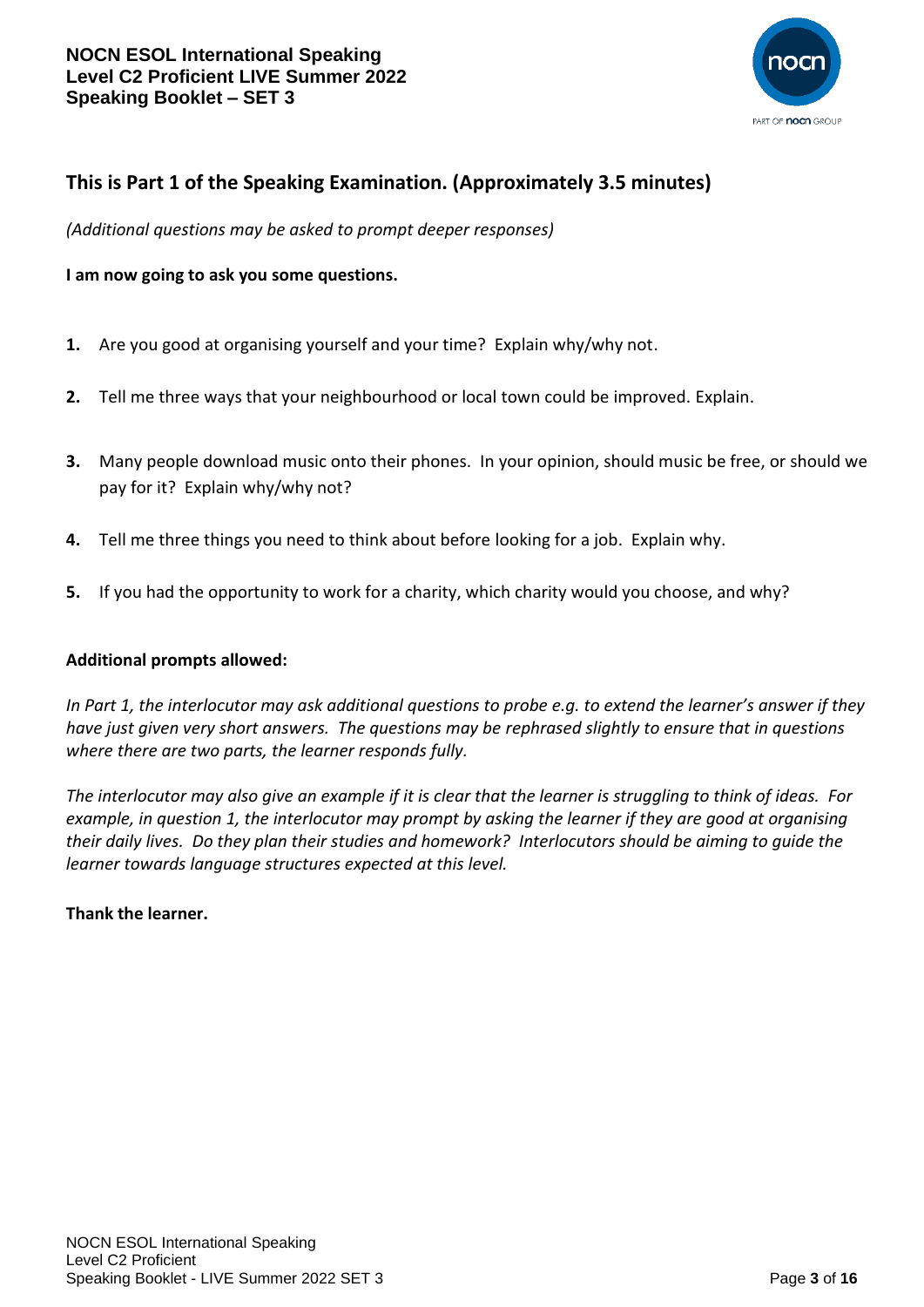

# **This is Part 2 of the Speaking Examination. (Approximately 4 minutes)**

*The interlocutor chooses two situations per learner, making sure that a mix of situations are used across the learners being examined. For each of the situations being used, give the learner the relevant prompt sheet. Ensure that the learner does not take the prompt sheet from the room.*

**Please listen carefully and tell me what you would say in these situations.**

**Situation 1**: **You are at your friend's house celebrating their new job, when you knock over a candle and it spills candle wax all over their carpet. Apologise and make a suggestion. What would you say?**

**Situation 2: You have just bought a new washing machine. You decide to wash your new pair of jeans. When you take them out, they are torn. When you put your hand inside the drum, you feel a piece of jagged metal that should not be there. You phone the washing machine company. What would you say?**

**Situation 3: You are walking home along the pavement, when suddenly a cyclist rides into you. The cyclist blames you for getting in their way. You disagree. What would you say?**

**Situation 4: Your friend loves texting. They text all the time. You like being in touch with your friend but you receive too many texts. Speak to your friend. What would you say?**

#### **Additional prompts allowed:**

*It is expected that the learner gives a minimum of four sentences to respond to each situation, including at least one complex sentence. The interlocutor may have to ask supplementary questions to gain a sufficiently detailed response. If the vocabulary used is not understood by the learner, the interlocutor may explain the concept.*

*Situation 1: The learner may be prompted to apologise and say what they can do.*

*Situation 2: The learner may be prompted to explain what happened and how they feel about the situation and what they would like the company to do.*

*Situation 3: The learner may be prompted to explain how they feel about what has happened.* 

*Situation 4: The learner may be prompted to say how they feel about the messages.*

#### **Thank the learner.**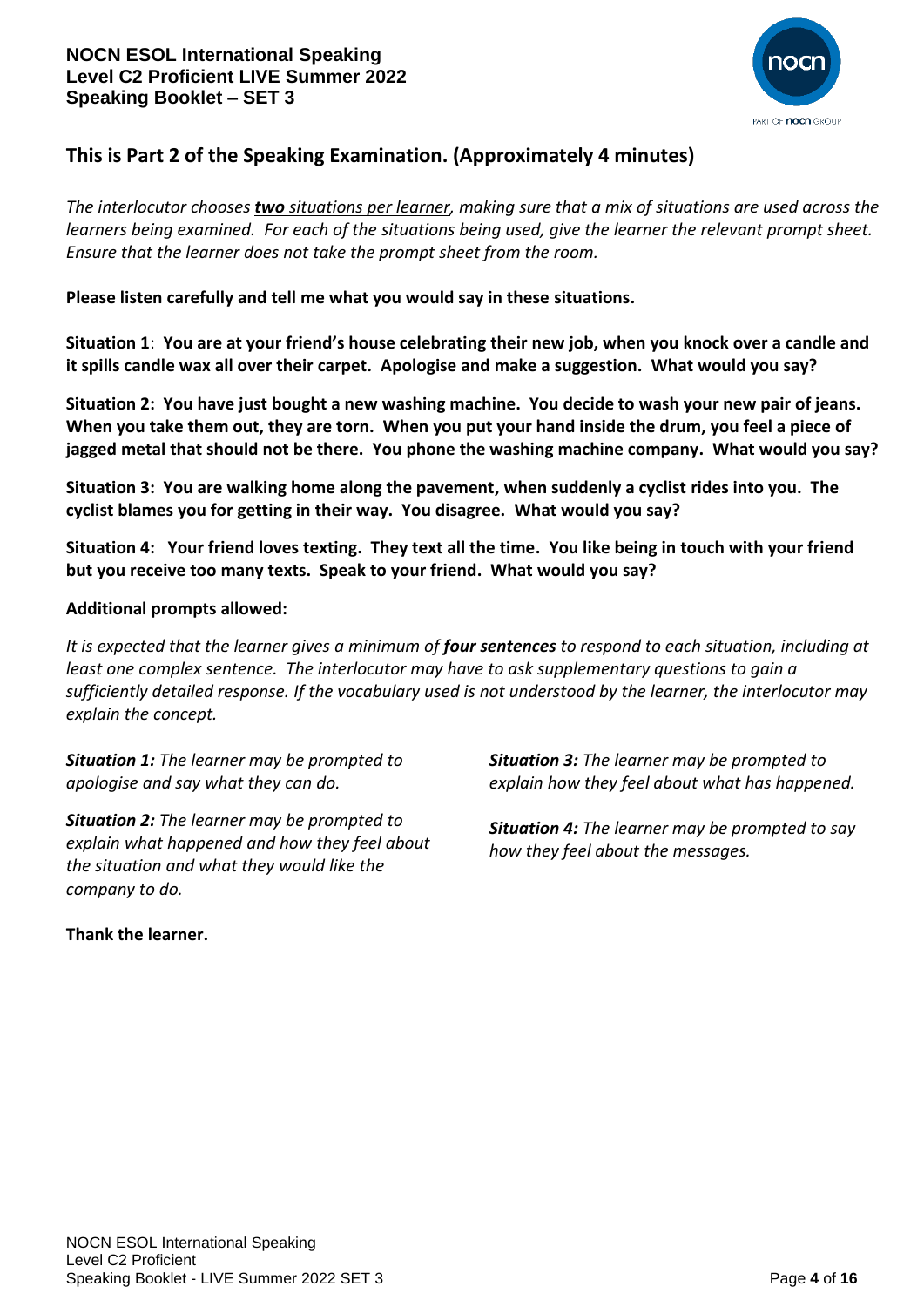

## **This is Part 3 of the Speaking Examination. (Approximately 6 minutes)**

*The interlocutor chooses one scenario per learner, making sure that all scenarios are used across the learners being examined. For the scenario being used, give the learner the relevant prompt sheet. Ensure that the learner does not take the prompt sheet from the room.*

#### *Interlocutor:* **You will now take part in a conversation.**

**You will have two minutes to prepare the conversation. You may make notes.**

**Scenario 1: Your friend has decided to give up studying at university and get a job. They only have one more year left to do. You think they should finish university. Persuade your friend to continue studying for one more year. You will have two minutes to prepare your arguments. You may make notes. I will take the place of your friend.**

**Scenario 2: You arrive home to find your neighbour's children painting graffiti on your front door. You feel angry and speak to your neighbour about what has happened. Explain how you feel and persuade your neighbour to pay for the damage. You will have two minutes to prepare your arguments. You may make notes. I will take the place of your neighbour.**

**Scenario 3: You hear your neighbour cutting the hedge outside your window when your TV goes off. You go outside and see the aerial cable has been cut. Tell your neighbour that they cut the cable and persuade them to repair it. You will have two minutes to prepare your arguments. You may make notes. I will take the place of your neighbour.**

**Scenario 4: Your parents love eating lamb and vegetables and are planning a big meal tonight. You are trying to cut down on the amount of meat you eat. Persuade your parents to make a vegetarian meal instead. You will have two minutes to prepare your arguments. You may make notes. I will take the place of one of your parents.**

#### *Additional information:*

*There should be a minimum of eight exchanges to ensure that the learner has considered a number of options and put across sufficient arguments. If the learner does not understand a word or phrase, the interlocutor may explain the concept. Other ideas that the interlocutor may use for each scenario include:*

#### *Scenario 1:*

*I need the money. I can always go back to university later on. Why are you worried about me giving up my studies?*

#### *Scenario 2:*

*How do you know it was my children that did it? I will ask my children to clean your door. I don't have much money.*

#### *Scenario 3:*

*I didn't do it, I would have noticed if I had. It's a simple repair, just fix the wiring together and tape it up. I'll ask my brother to look at it today.*

#### *Scenario 4:*

*Are you thinking of becoming a vegetarian? What kinds of vegetables do you like eating? Meat is good for you; it's protein.*

## **Thank the learner - End of Examination for Level C2 Proficient Speaking**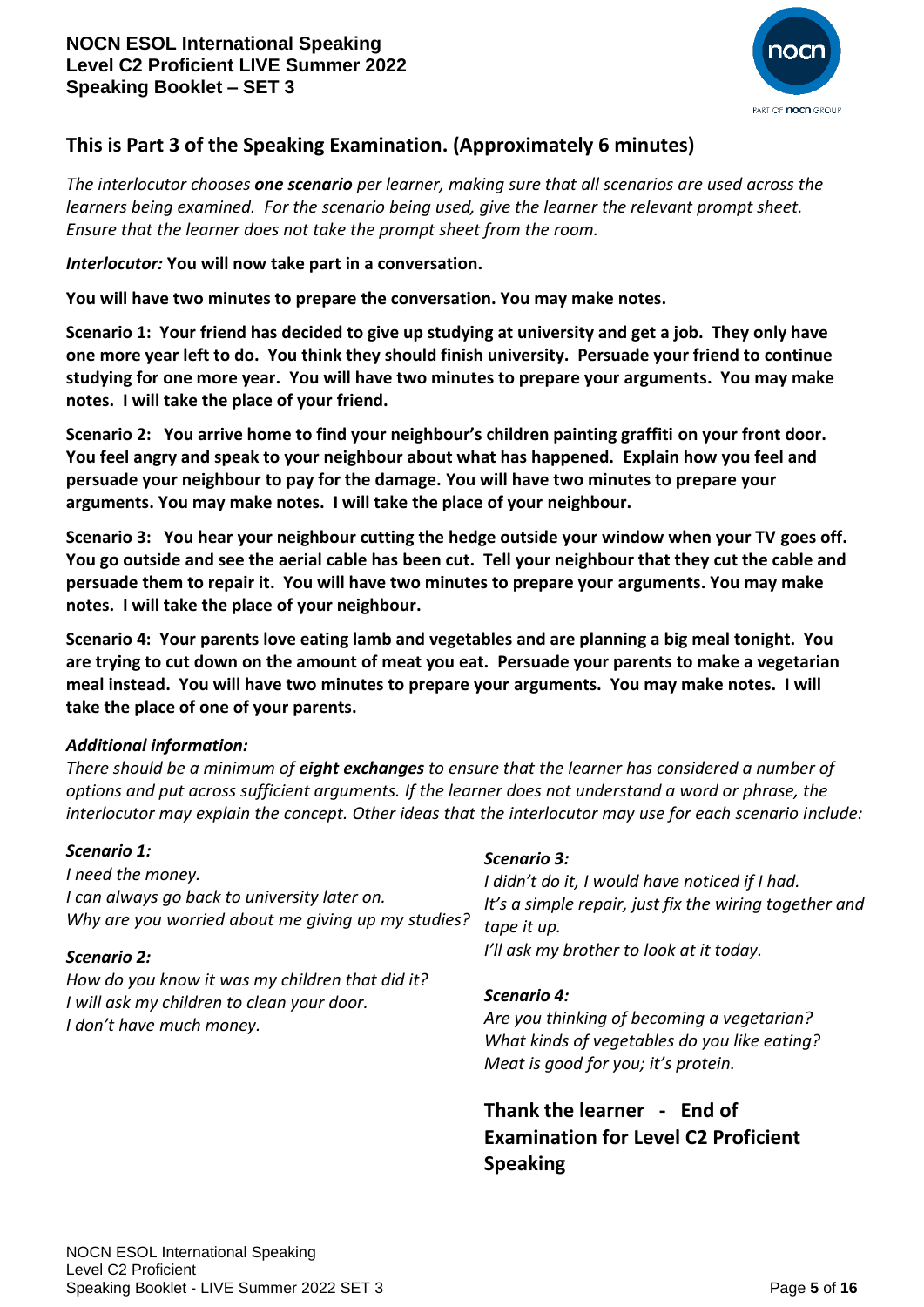**.** 



# **This page is intentionally blank.**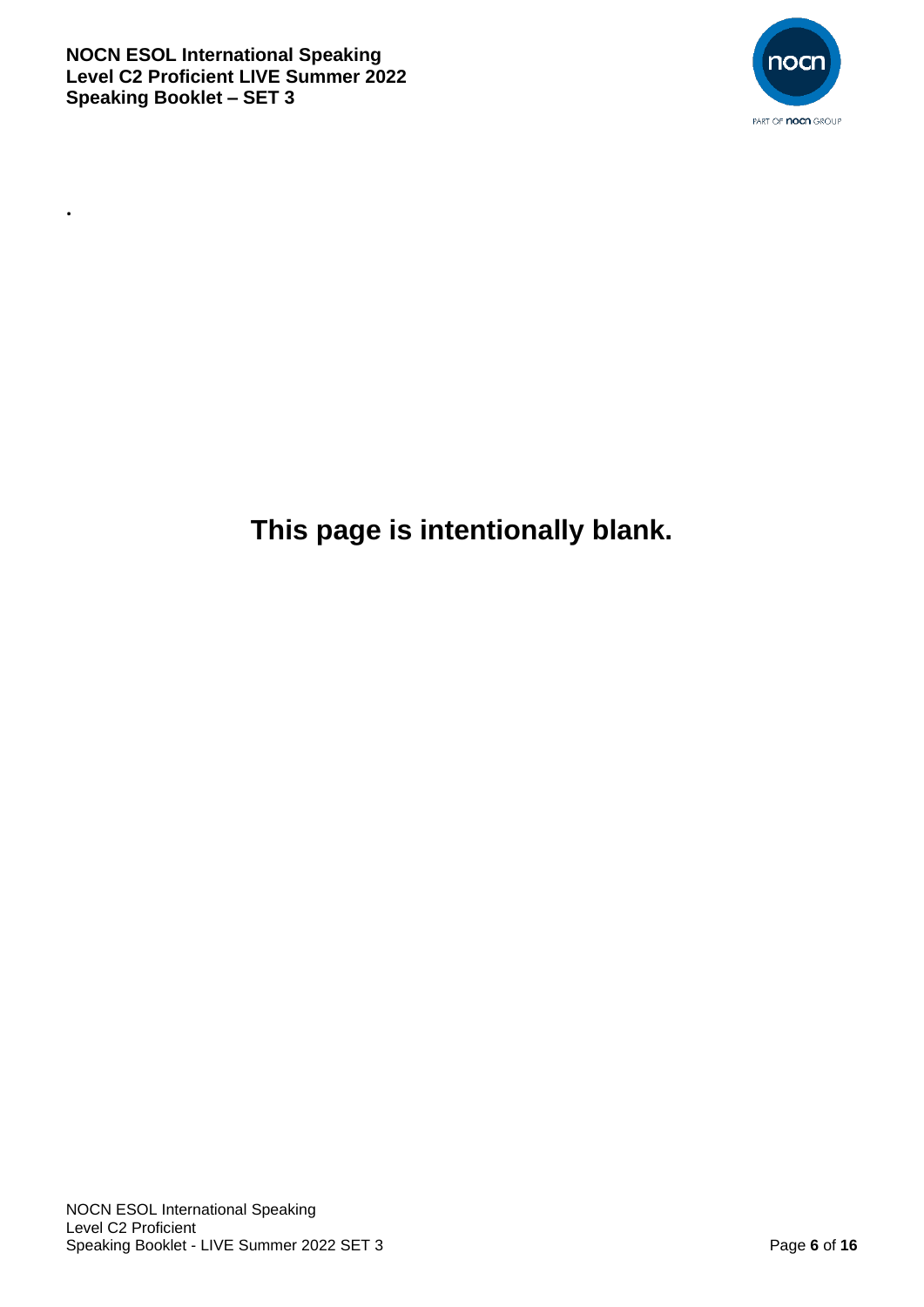

## **ESOL International**

# **English Speaking Examination**

## **Level C2 Proficient**

## **Instructions to interlocutor**

Please give the learner the correct sheets for the situations and scenarios being used in the examination for Part Two and Part Three.

The learner must complete two situations for Part Two and one scenario for Part Three.

**Do not allow the learner to take the prompt sheet from the room.**

**Do not allow the learner to see the additional prompt sheets for the situations or scenarios not being used.**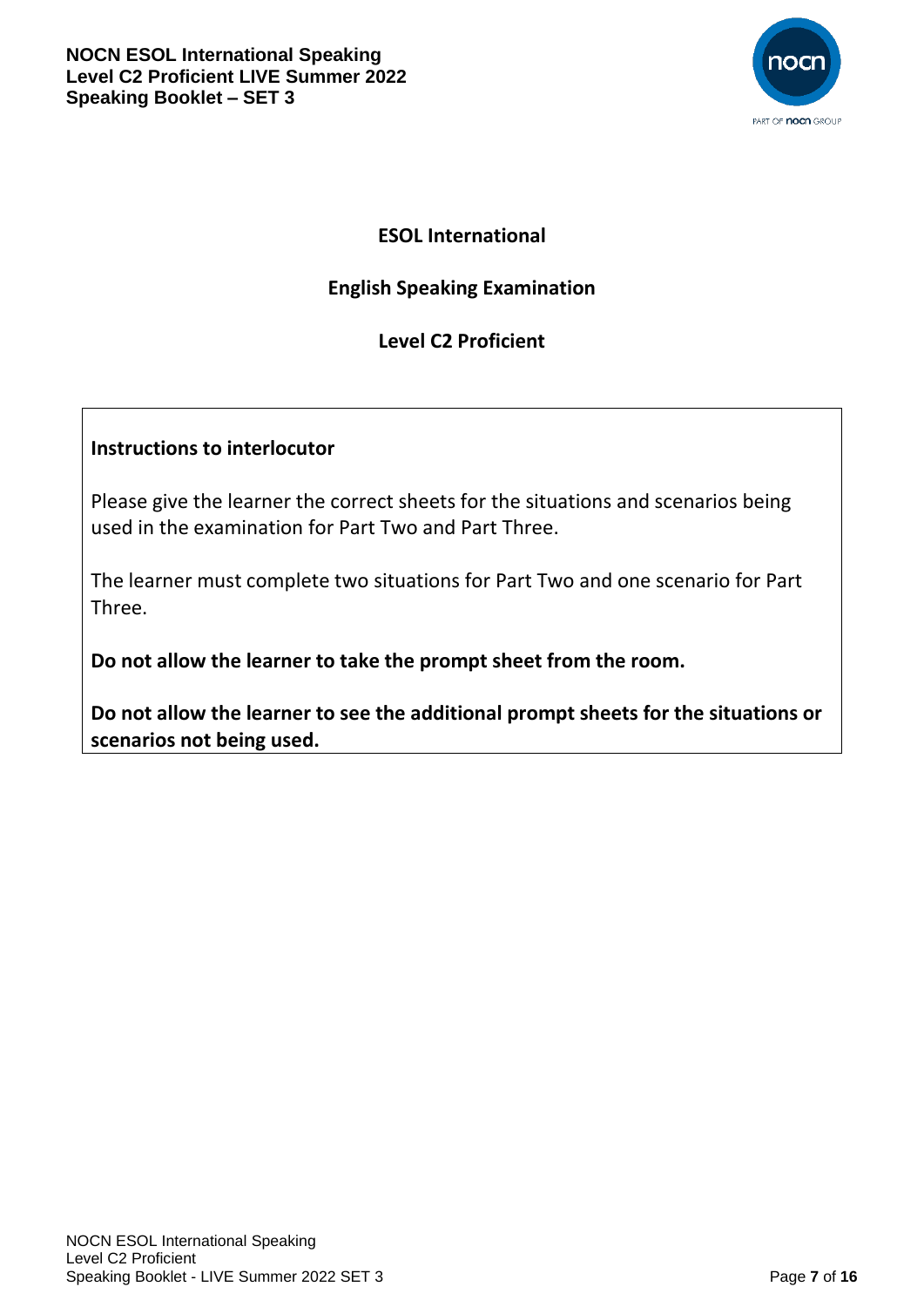

**You are at your friend's house celebrating their new job, when you knock over a candle and it spills candle wax all over their carpet. Apologise and make a suggestion.**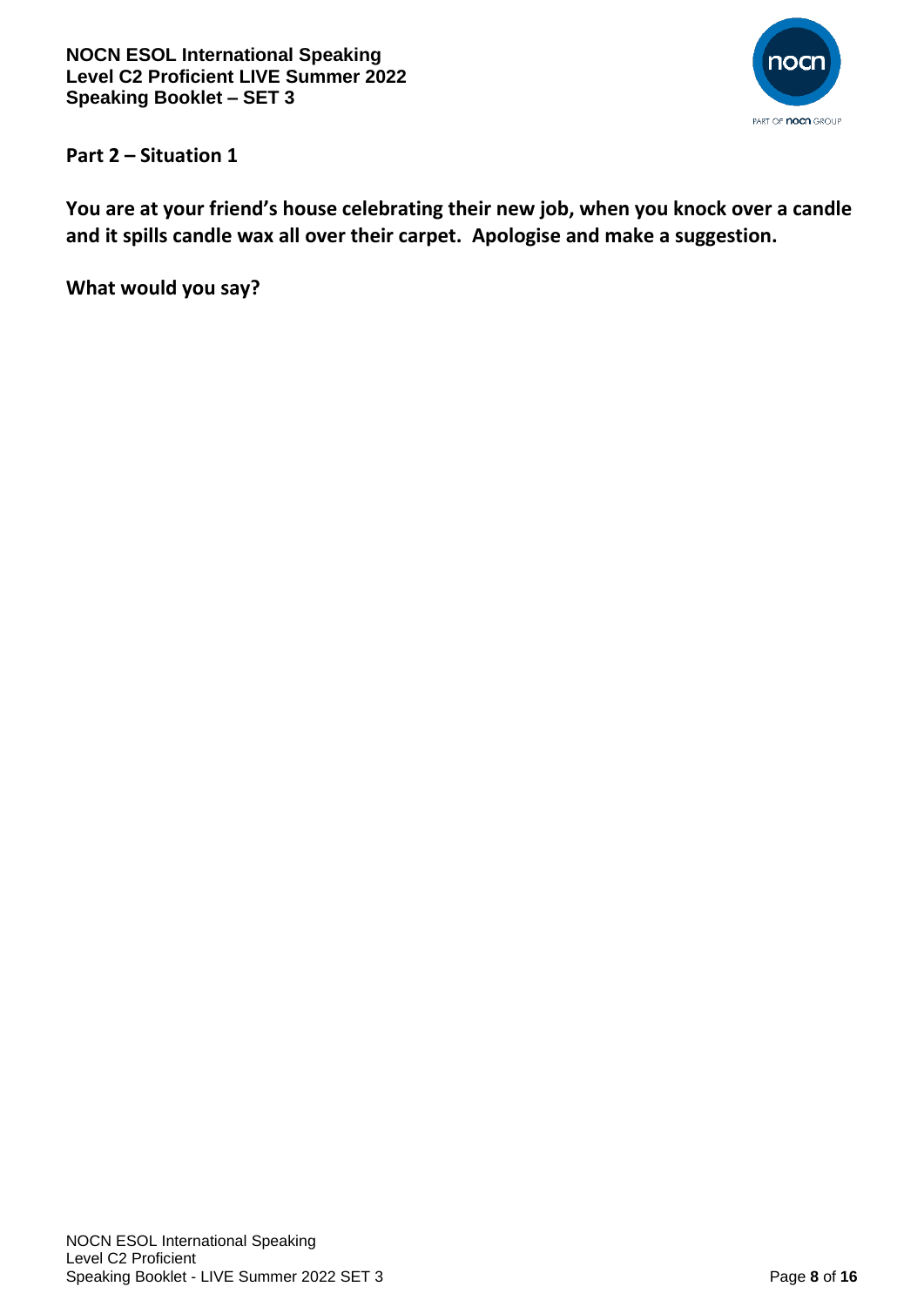

**You have just bought a new washing machine. You decide to wash your new pair of jeans. When you take them out, they are torn. When you put your hand inside the drum, you feel a piece of jagged metal that should not be there. You phone the washing machine company.**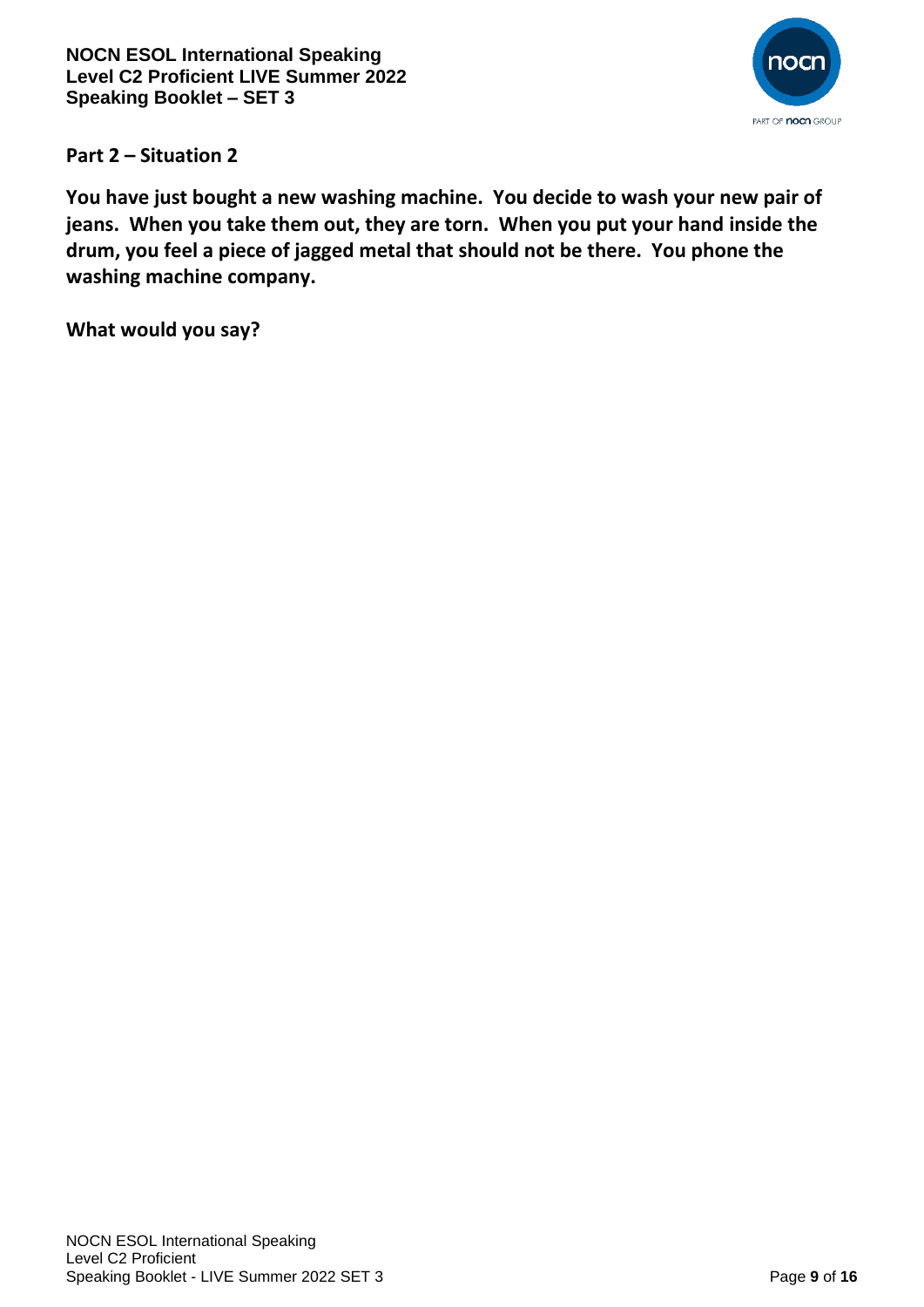

**You are walking home along the pavement, when suddenly a cyclist rides into you. The cyclist blames you for getting in their way. You disagree.**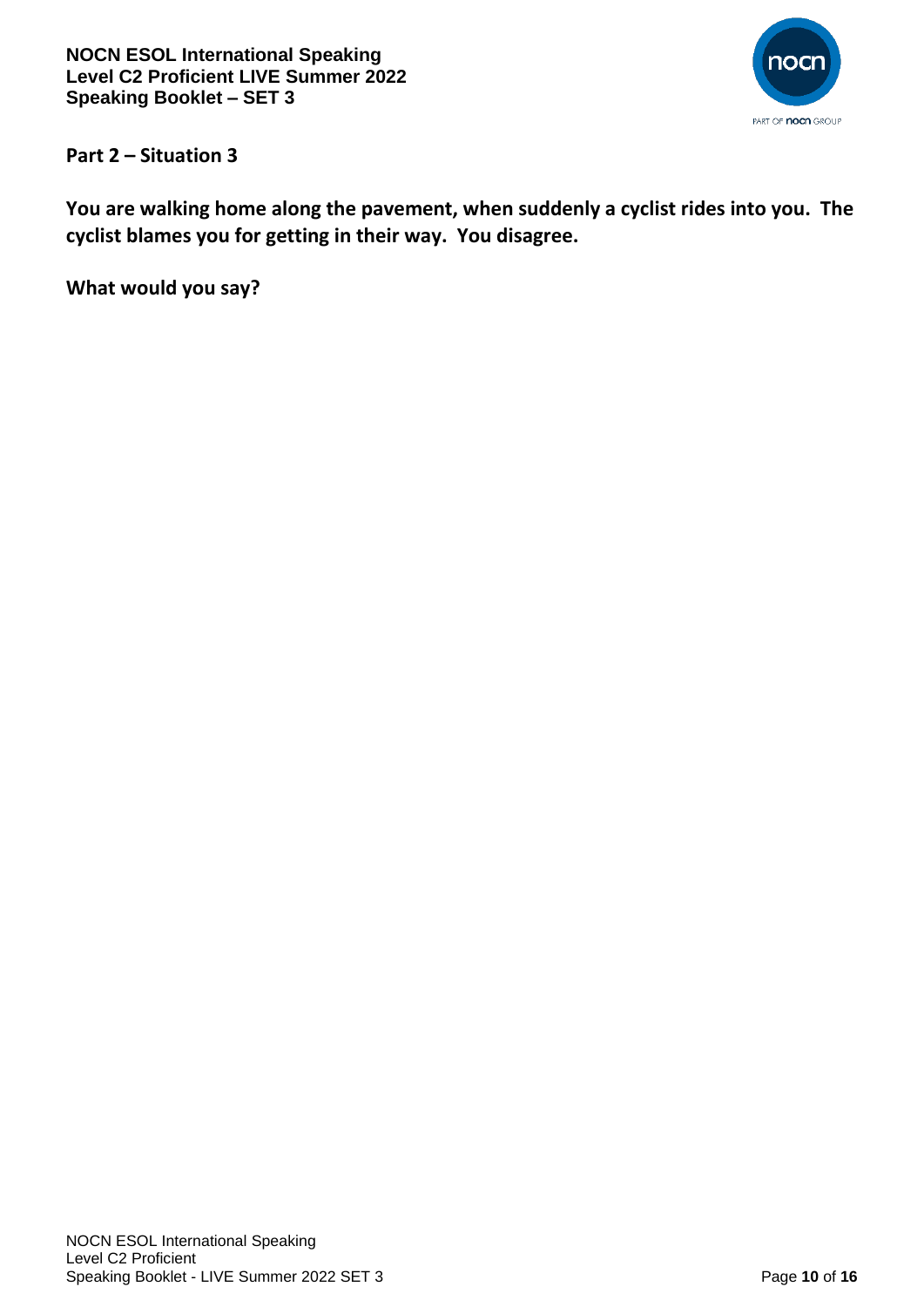

**Your friend loves texting. They text all the time. You like being in touch with your friend but you receive too many texts. Speak to your friend.**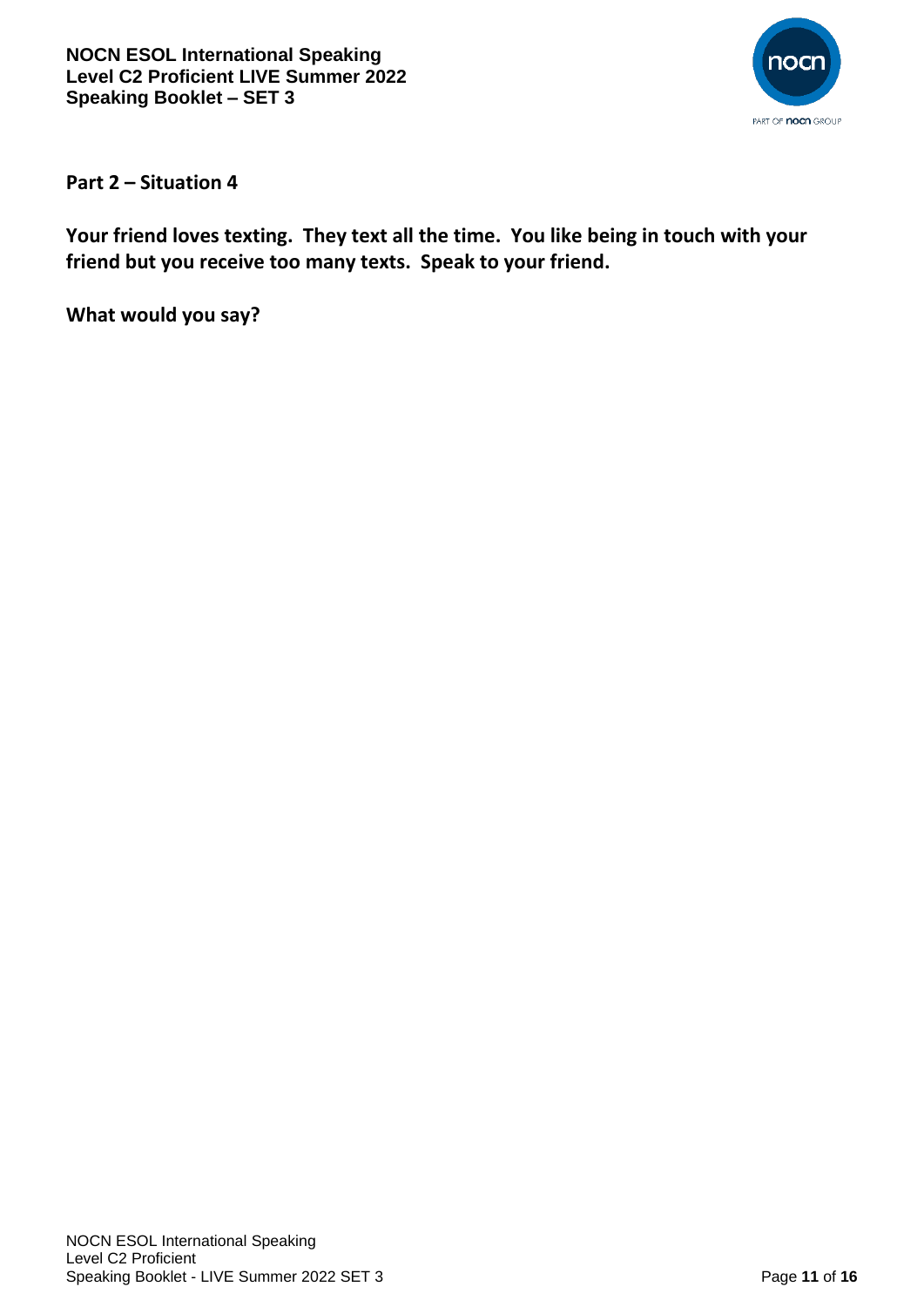

**Your friend has decided to give up studying at university and get a job. They only have one more year left to do. You think they should finish university. Persuade your friend to continue studying for one more year.** 

**You will have two minutes to prepare your conversation. You may make notes. I will take the place of your friend.**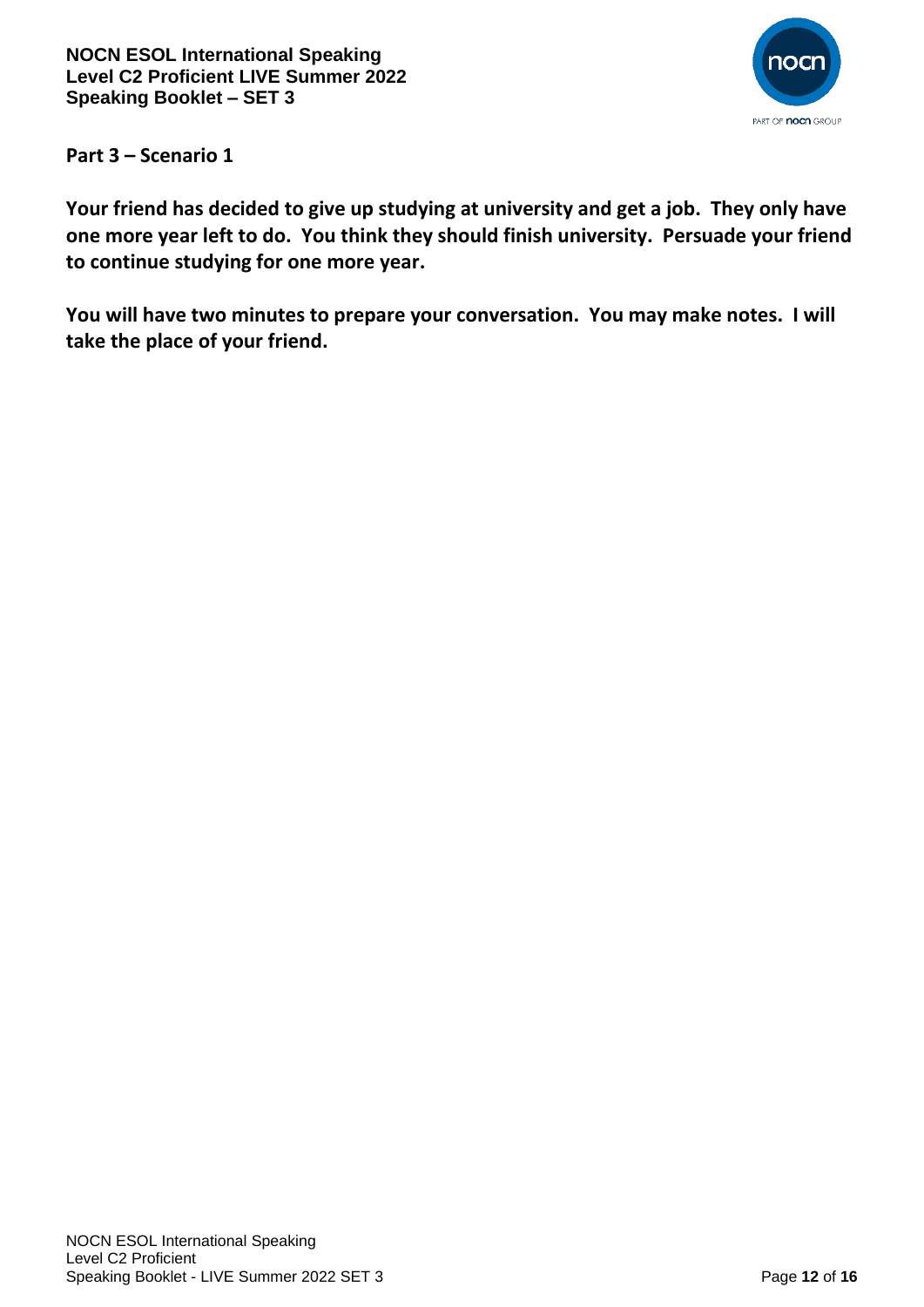

**You arrive home to find your neighbour's children painting graffiti on your front door. You feel angry and speak to your neighbour about what has happened. Explain how you feel and persuade your neighbour to pay for the damage.** 

**You will have two minutes to prepare your conversation. You may make notes. I will take the place of your neighbour.**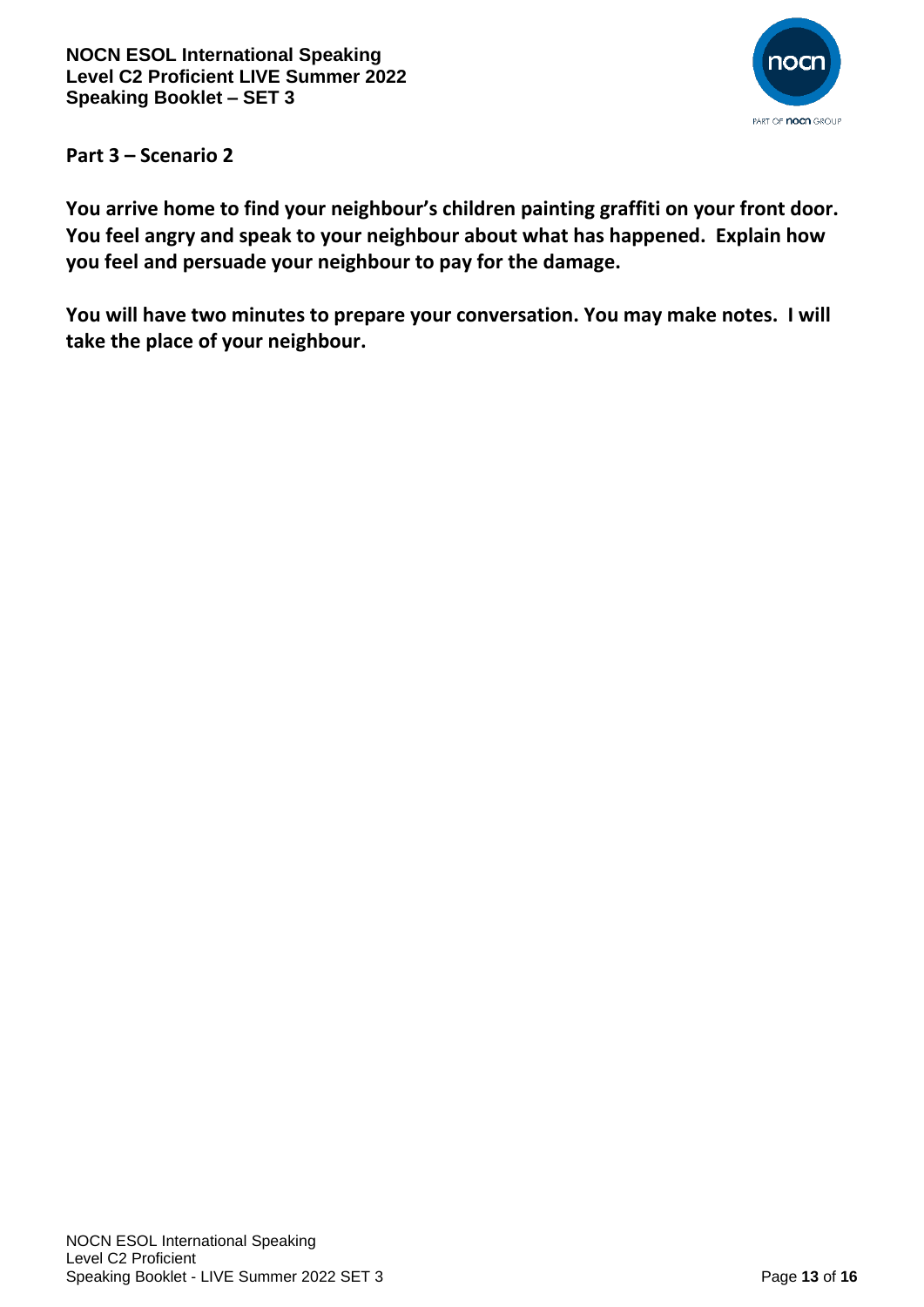

**You hear your neighbour cutting the hedge outside your window when your TV goes off. You go outside and see the aerial cable has been cut. Tell your neighbour that they cut the cable and persuade them to repair it.** 

**You will have two minutes to prepare your arguments. You may make notes. I will take the place of your neighbour.**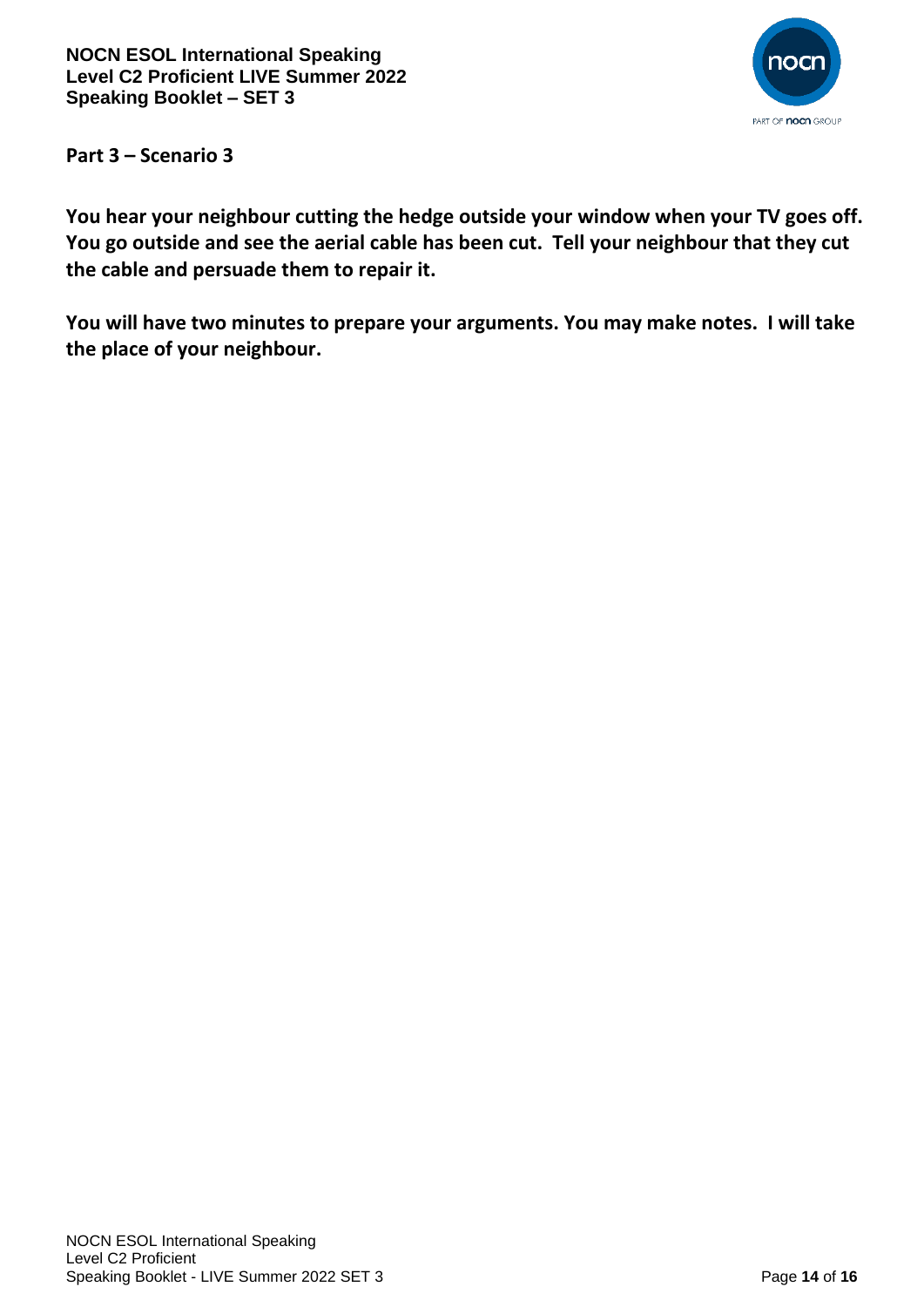

**Your parents love eating lamb and vegetables and are planning a big meal tonight. You are trying to cut down on the amount of meat you eat. Persuade your parents to make a vegetarian meal instead.** 

**You will have two minutes to prepare your arguments. You may make notes. I will take the place of one of your parents.**